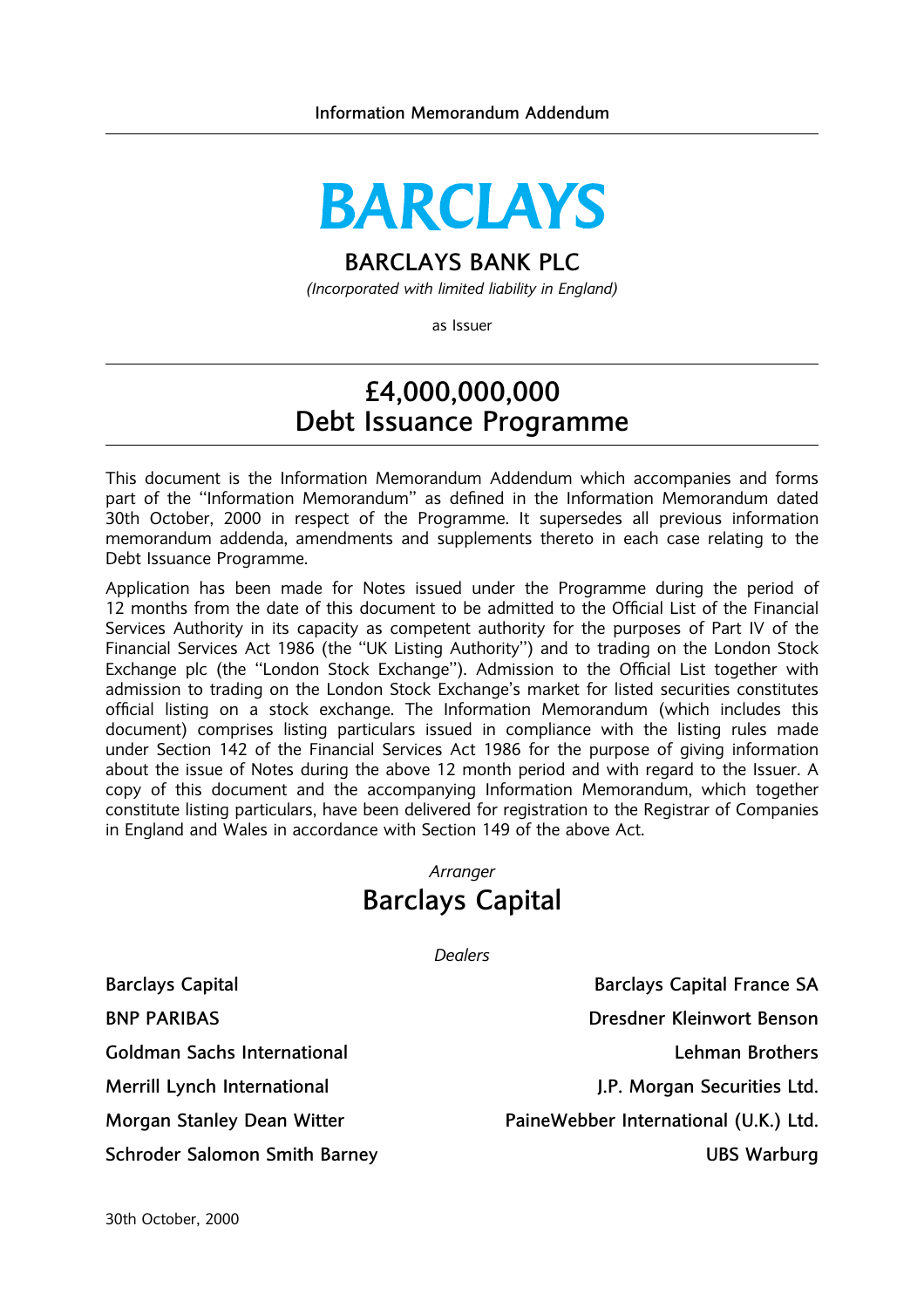Barclays Bank PLC (the "Bank" or the "Issuer") accepts responsibility for the information contained in the Information Memorandum. To the best of the knowledge and belief of the Issuer, which has taken all reasonable care to ensure that such is the case, the information contained in the Information Memorandum is in accordance with the facts and does not omit anything likely to affect the import of such information.

Words and expressions defined in the Information Memorandum dated 30th October, 2000 and not defined in this document shall bear the same meanings when used herein.

The Information Memorandum should be read and construed with any amendment or supplement thereto and with any other documents incorporated by reference therein and, in relation to any Series of the Notes, should be read and construed together with the relevant Pricing Supplement(s).

The Dealers and the Trustee have not separately verified the information contained in this document. None of the Dealers or the Trustee makes any representation, express or implied, or accepts any responsibility as to the accuracy or completeness of this document or any documents incorporated by reference herein or any further information supplied in connection with any Notes or their distribution.

No person has been authorised to give any information or to make any representation not contained in or not consistent with the Information Memorandum or any documents incorporated by reference therein and, if given or made, such information or representation must not be relied upon as having been authorised by the Issuer, Barclays Capital (the "Arranger") or the Dealers. Neither the Information Memorandum nor any documents incorporated by reference therein or any further information supplied in connection with the Notes are intended to provide the basis of any credit or other evaluation and should not be considered as a recommendation by the Issuer, the Arranger, the Trustee or any of the Dealers that any recipient of the Information Memorandum or any such documents or further information supplied in connection with the Notes should purchase any of the Notes. Each investor contemplating purchasing Notes should make its own independent investigation of the financial condition and affairs, and its own appraisal of the creditworthiness, of the Issuer and its purchase of Notes should be based on such investigation as it deems necessary. Neither the Information Memorandum nor any documents incorporated by reference therein constitute an offer or invitation by or on behalf of the Issuer, the Arranger or the Dealers to any person to subscribe for or to purchase any of the Notes.

The delivery of the Information Memorandum or any documents incorporated by reference therein does not at any time imply that the information contained therein concerning the Issuer is correct as of any time subsequent to the date thereof or that any other written information supplied in connection with the Notes is correct as of any time subsequent to the date indicated in the document containing the same. The Dealers and the Trustee expressly do not undertake to review the financial condition or affairs of the Issuer during the life of the Programme nor to advise any investor or potential investor in the Notes of any information coming to the attention of any of the Dealers or the Trustee. Investors should review, inter alia, the most recent published financial statements of the Issuer when evaluating the Notes.

The distribution of the Information Memorandum or any Pricing Supplement and the offering, sale or delivery of Notes in certain jurisdictions may be restricted by law. Persons into whose possession the Information Memorandum or any Pricing Supplement comes are required by the Issuer and the Dealers to inform themselves about and to observe any such restrictions. For a description of certain restrictions on offers, sales and deliveries of Notes and on the distribution of the Information Memorandum and other offering material relating to Notes, see "Plan of Distribution" in the Information Memorandum dated 30th October, 2000. In particular, the Notes have not been and will not be registered under the United States Securities Act of 1933 (as amended) and are instruments in bearer form which are subject to U.S. tax law requirements. Subject to certain exceptions, Notes may not be offered, sold or delivered within the United States or to U.S. persons. Neither the Information Memorandum nor any Pricing Supplement may be used for the purpose of an offer or solicitation by anyone in any jurisdiction in which such offer or solicitation is not authorised or to any person to whom it is unlawful to make such offer or solicitation.

The Issuer has not authorised any offer of Notes to the public in the United Kingdom within the meaning of the POS Regulations. Notes may not lawfully be offered or sold to persons in the United Kingdom except in circumstances which do not result in an offer to the public in the United Kingdom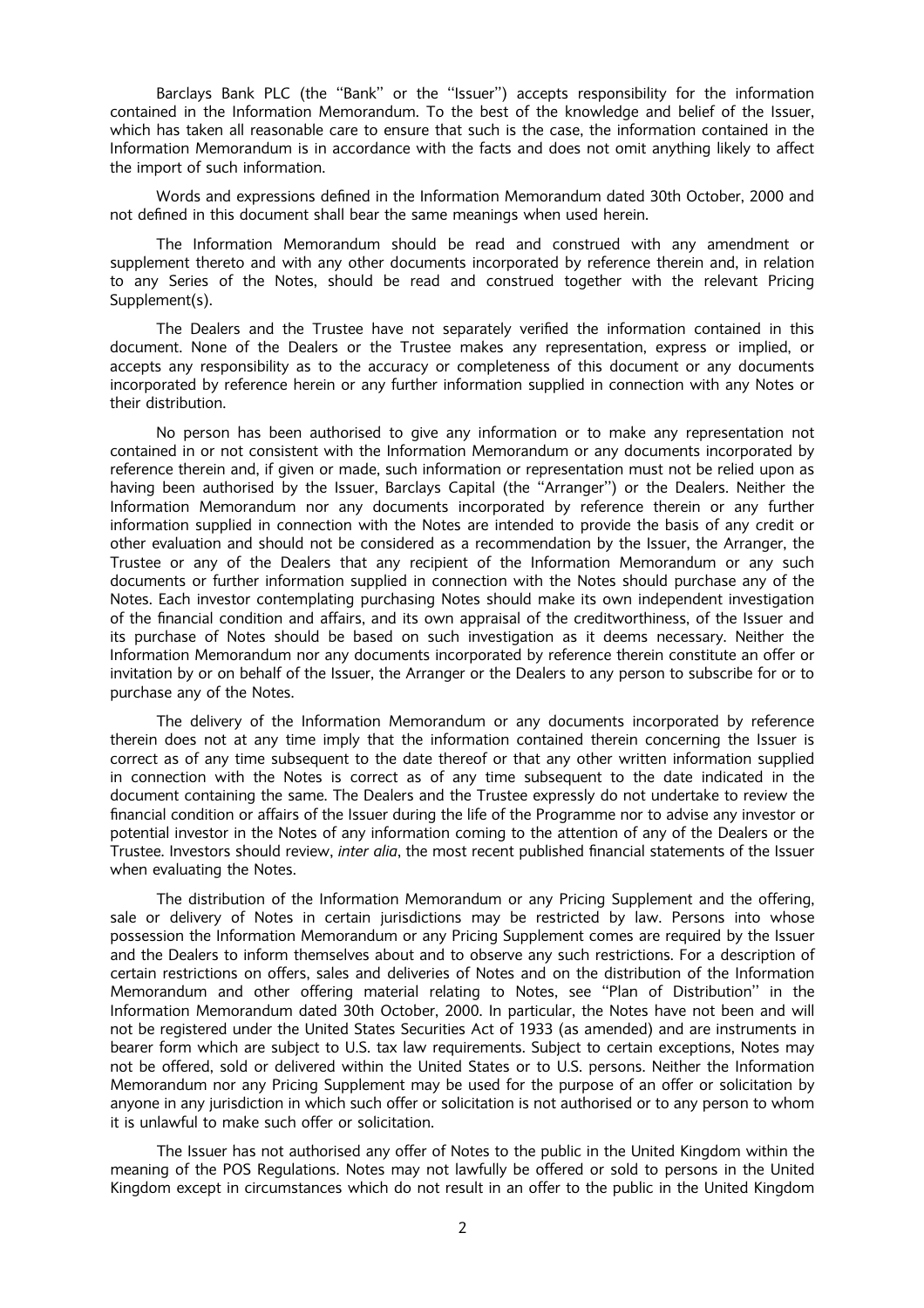within the meaning of the POS Regulations or otherwise in compliance with all applicable provisions of the POS Regulations.

In the Information Memorandum, references to "euro" and " $\epsilon$ " are to the currency introduced at the start of the third stage of European economic and monetary union pursuant to the Treaty, references to "U.S.\$" and "U.S. dollars" are to United States dollars, references to "£" and "sterling" are to pounds sterling, references to "\"" and "Yen" are to Japanese Yen, references to "DM" are to Deutsche Marks, references to "FRF" are to French francs and references to "ITL" are to Italian lire.

## TABLE OF CONTENTS

|                                     | Page |
|-------------------------------------|------|
| Documents Incorporated by Reference |      |
| The Issuer and the Group            | 4    |
| General Information                 |      |

# DOCUMENTS INCORPORATED BY REFERENCE

The following documents shall be deemed to be incorporated in, and to form part of, the Information Memorandum:

- (1) the most recent Annual Report and Accounts and Interim Report of the Issuer published from time to time by it; and
- (2) all amendments and supplements to the Information Memorandum prepared from time to time by the Issuer,

save that (a) any statement in the Information Memorandum or in any Annual Report and Accounts or Interim Report of the Issuer shall be deemed to be modified or superseded for the purposes of the Information Memorandum to the extent that a statement contained in any subsequently published Annual Report and Accounts or Interim Report expressly or impliedly modifies or supersedes such earlier statement, provided that any such modifying or superseding statement shall not form part of the listing particulars issued in compliance with the listing rules made under Section 142 of the Financial Services Act 1986 and (b) any documents incorporated by reference do not form part of the listing particulars issued in compliance with the listing rules made under Section 142 of the Financial Services Act 1986.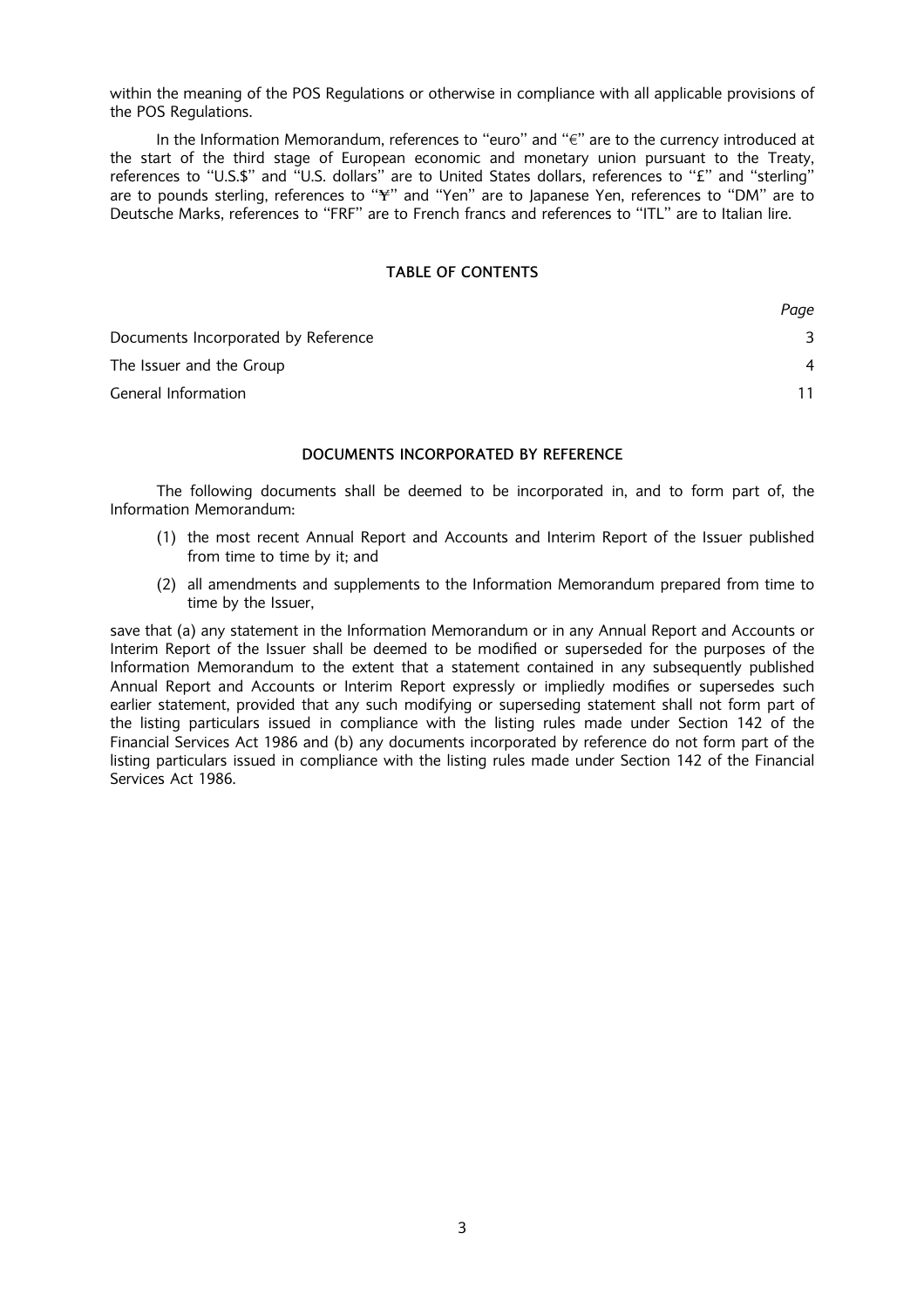## THE BANK AND THE GROUP

#### Business

The Bank and its subsidiary undertakings (taken together the "Group") is a United Kingdom based financial services group engaged primarily in banking, investment banking and investment management. In terms of assets employed, it is one of the largest financial services groups in the United Kingdom. The Group also operates in many other countries around the world and is one of the leading providers of co-ordinated global services to multinational corporations and financial institutions from Group operations in the world's main financial centres. At 31st December, 1999, the total consolidated assets of the Group were £254,793 million, based on the audited balance sheet at that date. The whole of the issued ordinary share capital of the Bank is owned by Barclays PLC which is the ultimate holding company of the Group.

The profit before taxation of the Group in respect of the year ended 31st December, 1999 was £2,460\* million after charging net credit risk provisions of £621 million. In 1998 the Group made a profit before taxation of £1,895\* million after charging net credit risk provisions of £485 million.

On 3rd August, 2000, Barclays PLC announced an unaudited consolidated profit before taxation for the six months ended 30th June, 2000 of £1,842 million, after charging net credit risk provisions of £380 million. The profit before taxation for the corresponding period of 1999 was £967<sup>\*</sup> million, after net credit risk provisions of £322 million.

### Recent Developments

#### Acquisition by Barclays PLC of Woolwich plc

On 25th October, 2000, Barclays PLC announced that it had completed its acquisition of Woolwich plc. Following completion Woolwich plc and its subsidiary undertakings (taken together, the "Woolwich Group") have become part of the Group.

Under the terms of Barclays PLC's offer for Woolwich plc, the holders of ordinary shares in Woolwich plc were entitled to receive 0.1175 new ordinary shares in Barclays PLC and £1.64 for each ordinary share in Woolwich plc. The holders of ordinary shares in Woolwich plc also had the right to elect, subject to availability, to vary the proportions in which they receive new ordinary shares in Barclays PLC and cash. The holders of ordinary shares in Woolwich plc retained the interim dividend of 4.4p per ordinary share in Woolwich plc announced on 2nd August, 2000 and payable on 9th October, 2000 to the holders of ordinary shares in Woolwich plc on the register on 25th August, 2000.

A total of 176,405,111 new ordinary shares have been issued by Barclays PLC in respect of its acquisition of Woolwich plc. Dealing in such shares commenced on the London Stock Exchange on 26th October, 2000. A total of approximately £2,462,165,000 is to be paid to Woolwich plc shareholders in respect of Barclays acquisition of Woolwich plc.

Sir Brian Jenkins, Chairman of Woolwich plc, has been appointed a non-executive Deputy Chairman of Barclays PLC. Stephen Russell, Chief Executive of The Boots Company PLC and a nonexecutive director of Woolwich plc, has been appointed a non-executive director of Barclays PLC. John Stewart, Group Chief Executive of Woolwich plc, has been appointed Deputy Group Chief Executive of Barclays PLC with responsibility for Barclays Retail Financial Services, which will incorporate the Woolwich business. John Varley, an executive director of Barclays PLC, has assumed the new role of Group Director, Integration to focus on the integration of the operations of Woolwich plc and Barclays PLC.

On 2nd August, 2000, Woolwich plc announced an unaudited consolidated profit before taxation for the six months ended 30th June, 2000 of £232 million, after charging net credit risk provisions of £24 million. The restated profit before taxation for the corresponding period of 1999 was £254 million, after net credit risk provisions of £14 million. At 30th June, 2000, the total consolidated assets of the Woolwich Group were £36,284 million based on the unaudited balance sheet at that date.

<sup>\*</sup>Profit before tax for the six months ended 30th June, 1999 reflects the impact of Financial Reporting Standard 16 (see Note 1, page 10). Profit before tax for the two years ended 31st December, 1999 does not reflect the impact of the Standard.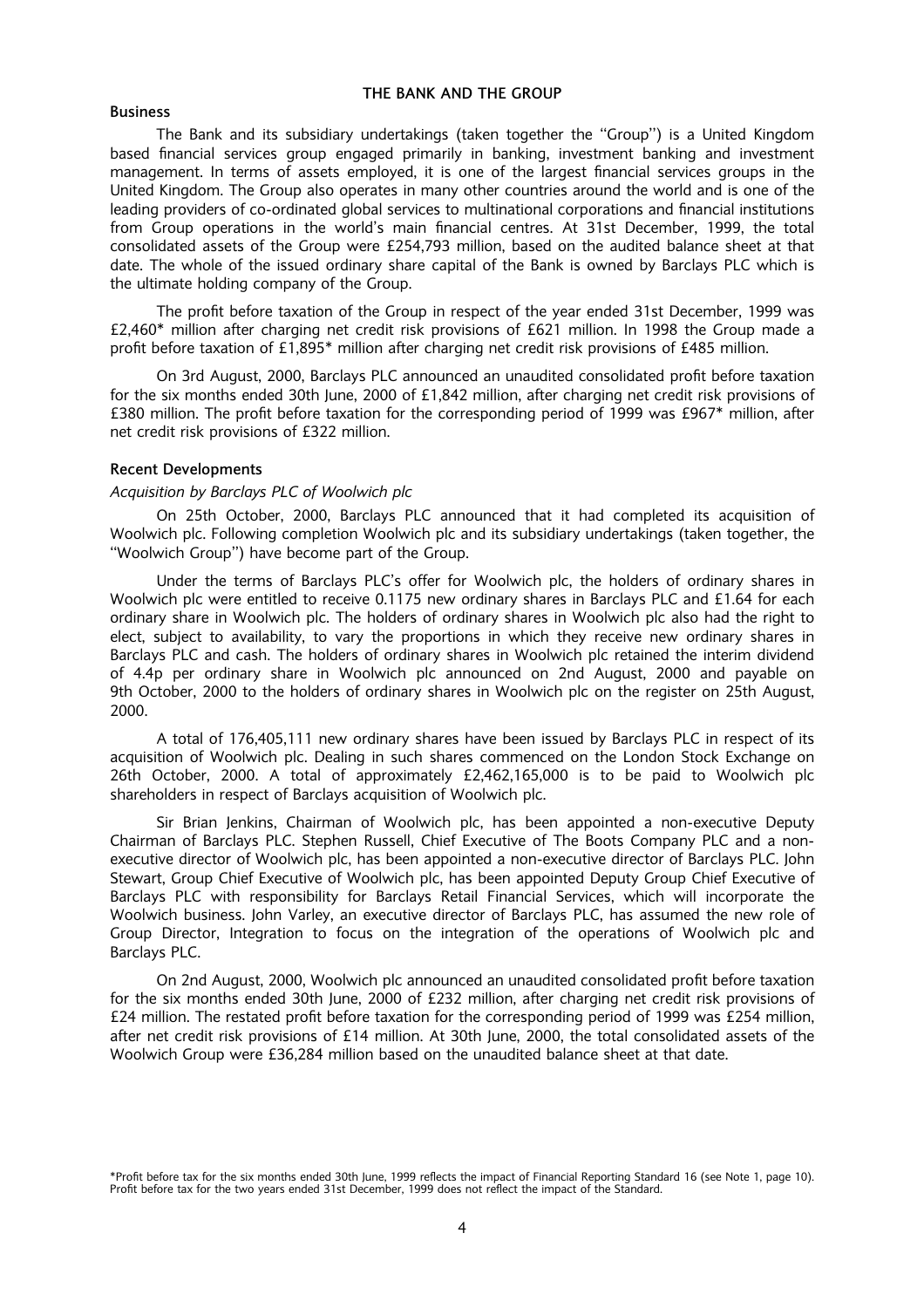# Capitalisation and Indebtedness

The following table sets out the authorised and issued share capital of the Bank and the Group shareholders' funds and indebtedness and contingent liabilities as at 30th June, 2000:

|                                                                             | As of<br>30th June,<br>2000<br>£ million  |
|-----------------------------------------------------------------------------|-------------------------------------------|
| Share capital of the Bank                                                   | 2,500<br>-1                               |
| Ordinary shares – issued and fully paid – 2,090 million shares <sup>2</sup> | 2,090<br>0                                |
| Group shareholders' funds<br>Equity<br>Non-equity                           | 2,090<br>1,783<br>37<br>5,327<br>0<br>539 |
|                                                                             | 140                                       |
|                                                                             | 9,916                                     |
| Group indebtedness<br>Loan capital <sup>4</sup>                             | 330<br>1,475<br>2,943<br>4,748            |
| Debt securities in issue <sup>7</sup>                                       | 1,650<br>16,738<br>18,388                 |
|                                                                             | 23,136                                    |
|                                                                             | 33,052                                    |
| Contingent liabilities <sup>8</sup>                                         | 1,494<br>17,241<br>5,953<br>24,688        |

<sup>1</sup> At 30th June, 2000 the Bank had U.S.\$1,500,000 of authorised preference share capital comprising 150 million preference shares of U.S.\$0.01 each. 17 million preference shares were outstanding having been issued fully paid for a consideration of U.S.\$212.5 million<br>(£140 million at the US\$/pound sterling exchange rate prevailing on 30th June, 2000), of and the balance was share premium. The outstanding preference shares of the Bank comprise 8.5 million Series D1 and 8.5 million series D2 Non-cumulative Dollar-denominated Preference Shares. See note (o) on page 7 for information on the Series E Noncumulative Dollar-Denominated Preference Shares of the Bank.

<sup>2</sup> In connection with the transfer of the Woolwich Group from Barclays PLC to the Bank on 25th October, 2000 (see page 4) the Bank has agreed to issue to Barclays PLC 176 million £1 ordinary shares fully paid with a related increase in share premium of £3,182 million.

<sup>3</sup> Other shareholders' funds consist of €850 million 7.5% step-up callable perpetual reserve capital instruments issued on 3rd May,<br>2000. On 19th September, 2000, the Bank issued US\$1,250 million 8.55% step-up callable per

<sup>4</sup> At 30th June, 2000 Woolwich plc had in issue £699 million of dated loan capital and £148 million of undated loan capital.

<sup>5</sup> See pages 6 and 7.

<sup>6</sup> See pages 6 and 7.

<sup>7</sup> At 30th June, 2000 the Woolwich Group had debt securities in issue of £7,930 million.

<sup>8</sup> At 30th June, 2000 the Woolwich Group had no contingent liabilities.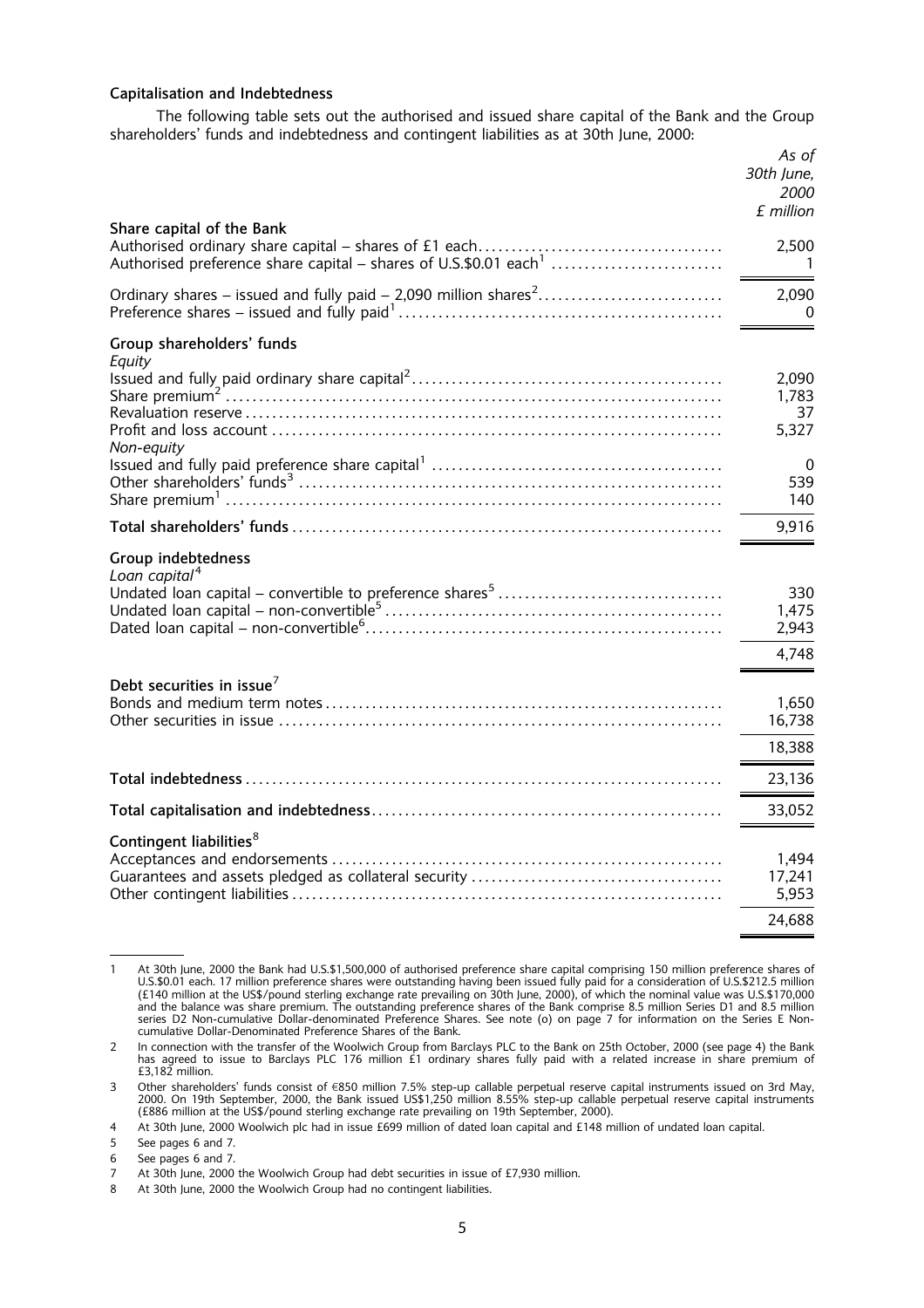#### Undated loan capital at 30th June, 2000 (Notes a and b)

#### £ million

| The Bank:                                                                          |       |
|------------------------------------------------------------------------------------|-------|
| Junior Undated Floating Rate Notes (U.S.\$121m.) (Notes c and f)                   | 80    |
| Undated Floating Rate Primary Capital Notes Series 1 (U.S.\$358m.) (Notes d and f) | 237   |
| Undated Floating Rate Primary Capital Notes Series 2 (U.S.\$442m.) (Notes d and f) | 292   |
| Undated Floating Rate Primary Capital Notes Series 3 (Notes d and f)               | 145   |
| 8% Convertible Capital Notes, Series E (U.S.\$500m.) (Notes d and o)               | 330   |
|                                                                                    | 300   |
| 9% Permanent Interest Bearing Capital Bonds (Note d)                               | 100   |
| 7.875% Undated Subordinated Notes (Notes d and q)                                  | 100   |
| 6.5% Undated Subordinated Notes (FRF 1bn.) (Notes d and g)                         | 96    |
| 5.03% Reverse Dual Currency Undated Subordinated Notes (Yen 8bn.)                  |       |
|                                                                                    | 50    |
| 5% Reverse Dual Currency Undated Subordinated Notes (Yen 12bn.) (Notes d and h)    | 75    |
|                                                                                    | 1,805 |

#### Dated loan capital at 30th June, 2000 (Notes a, b and c)

# The Bank: Floating Rate Subordinated Notes 2000 (U.S.\$100m.) (Notes f, n and s) . . . . . . . . . . . . . . . . 62 5.875% Subordinated Notes 2000 (U.S.\$225m.) (Notes n and r) . . . . . . . . . . . . . . . . . . . . . . . . 140 5.95% Subordinated Notes 2001 (U.S.\$225m.) (Note n). . . . . . . . . . . . . . . . . . . . . . . . . . . . . . . . . 140 9.5% Subordinated Redeemable Bonds 2001 (FRF 350m.) . . . . . . . . . . . . . . . . . . . . . . . . . . . . . . 34 Floating Rate Unsecured Capital Loan Stock 2006 (Note f) . . . . . . . . . . . . . . . . . . . . . . . . . . . . . . 4 Floating Rate Subordinated Notes 2006 (DM 350m.) (Note f) . . . . . . . . . . . . . . . . . . . . . . . . . . . 113 Floating Rate Subordinated Notes 2006 (Yen 20bn.) (Note f). . . . . . . . . . . . . . . . . . . . . . . . . . . . 125 16% Unsecured Capital Loan Stock 2002/07. . . . . . . . . . . . . . . . . . . . . . . . . . . . . . . . . . . . . . . . . . . . 100 4.875% Step-up Callable Subordinated Notes 2008 (FRF 1bn.) (Note i) . . . . . . . . . . . . . . . . . 96 Floating Rate Subordinated Notes 2008 (ITL 250bn.) (Note f) . . . . . . . . . . . . . . . . . . . . . . . . . . . 81 Subordinated Floating Rate Notes 2008 (U.S.\$250m.) . . . . . . . . . . . . . . . . . . . . . . . . . . . . . . . . . . . 165 Subordinated Floating Rate Notes 2009 (U.S.\$60m.) (Note f). . . . . . . . . . . . . . . . . . . . . . . . . . . . 40 Floating Rate Subordinated Step-up Callable Notes 2009 (U.S.\$550m.) (Note f) ......... Floating Rate Subordinated Step-up Callable Notes 2009 (U.S.\$115m.) (Note f) .......... 76 7.4% Subordinated Notes 2009 (U.S.\$400m.) . . . . . . . . . . . . . . . . . . . . . . . . . . . . . . . . . . . . . . . . . . . 264 Subordinated Fixed to CMS-Linked Notes 2009 (e31m.) (Note f). . . . . . . . . . . . . . . . . . . . . . . . 20 Floating Rate Subordinated Step-up Callable Notes 2009 (e150m.) (Note f). . . . . . . . . . . . . 95 Variable Floating Rate Subordinated Notes 2009 (Yen 5bn.) (Note f) . . . . . . . . . . . . . . . . . . . . 31 12% Unsecured Capital Loan Stock 2010 . . . . . . . . . . . . . . . . . . . . . . . . . . . . . . . . . . . . . . . . . . . . . . . 25 Floating Rate Unsecured Capital Loan Stock 2010 (Note f) . . . . . . . . . . . . . . . . . . . . . . . . . . . . . . 1 Fixed/Floating Rate Subordinated Notes 2011 (Yen 5bn.) (Note j). . . . . . . . . . . . . . . . . . . . . . . 31 Floating Rate Subordinated Notes 2012 (Note f) . . . . . . . . . . . . . . . . . . . . . . . . . . . . . . . . . . . . . . . . 299 5.5% Subordinated Notes 2013 (DM 500m.) (Note k). . . . . . . . . . . . . . . . . . . . . . . . . . . . . . . . . . . 162 Floating Rate Subordinated Notes 2019 (e50m.) (Note f). . . . . . . . . . . . . . . . . . . . . . . . . . . . . . . . 32 5.4% Reverse Dual Currency Subordinated Notes 2027 (Yen 15bn.) (Note 1) . . . . . . . . . . . 94 6.33% Subordinated Notes 2032 . . . . . . . . . . . . . . . . . . . . . . . . . . . . . . . . . . . . . . . . . . . . . . . . . . . . . . . . 50 Barclays Overseas Investment Company B.V.: Guaranteed Notes 2007 (Yen 15bn.) (Note m) . . . . . . . . . . . . . . . . . . . . . . . . . . . . . . . . . . . . . . . . . . 94 Barclays North American Capital Corporation: 93Ï/4% Guaranteed Capital Notes 2021 (U.S.\$311m.) . . . . . . . . . . . . . . . . . . . . . . . . . . . . . . . . . . . . . 206 2,943

#### £ million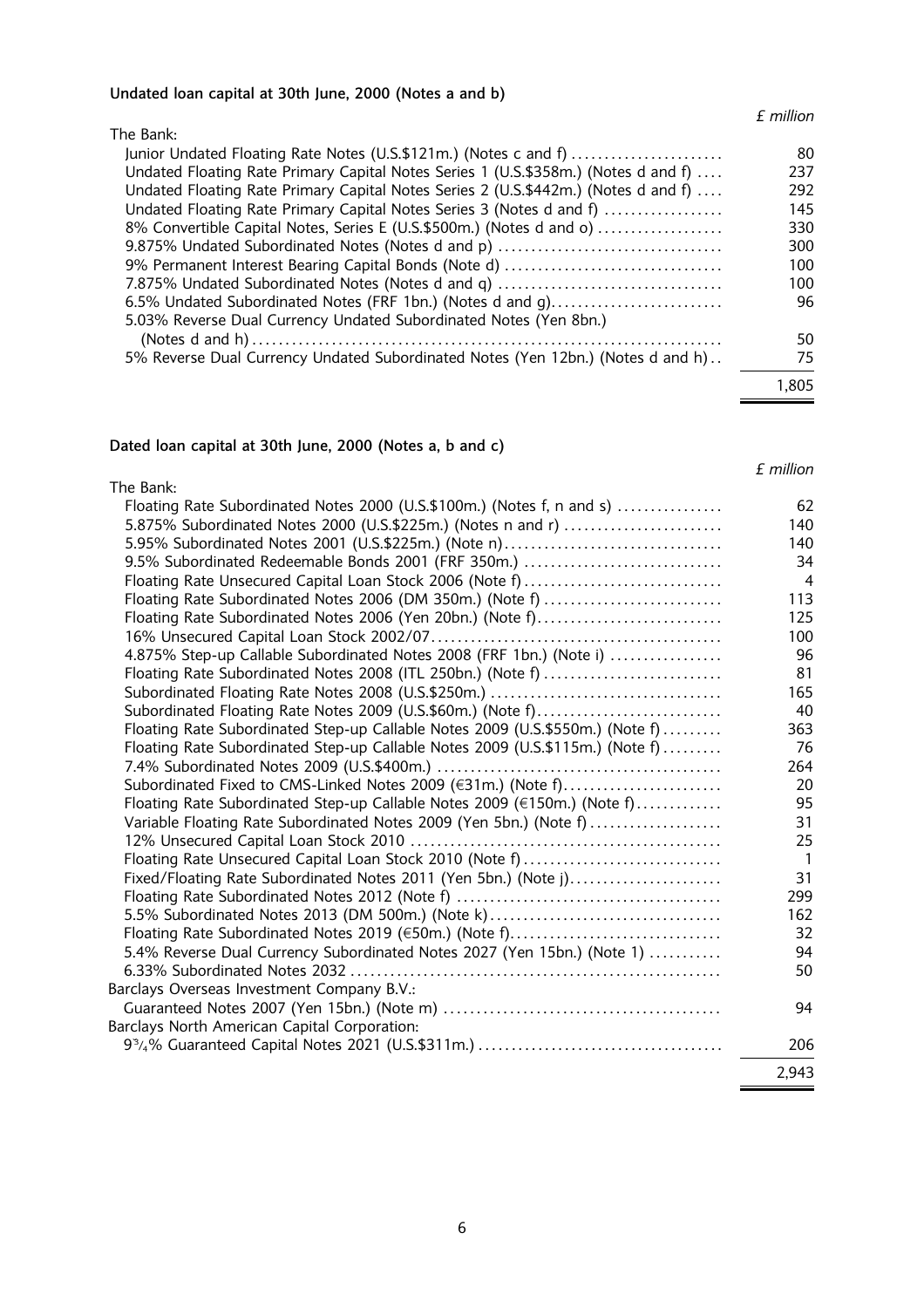Notes:

- (a) These figures take no account of liabilities between members of the Group. All loan capital is unsecured and, unless otherwise stated, unguaranteed. The majority of loan capital is prepayable at the option of the Bank subject to any necessary prior approval of the FSA. (b) Loan capital in foreign currencies is expressed in sterling at the exchange rates per £1 prevailing on 30th June, 2000 being: US\$1.5133; e1.5792; DM 3.0887; FRF 10.3590; ITL 3,057.79; Yen 160.14.
- (c) These Notes (the ``Junior Notes'') rank behind the claims against the Bank of depositors and other unsecured unsubordinated creditors and holders of dated loan capital.
- (d) These Notes rank behind the claims against the Bank of the holders of the Junior Notes.
- $\overrightarrow{e}$  The dated loan capital of the Bank has been issued on the basis that the claims thereunder against the Bank are subordinated to the claims of depositors and other unsecured unsubordinated creditors. The dated loan capital of Barclays Overseas Investment Company B.V. and of Barclays North American Capital Corporation carries the guarantee of the Bank which is subordinated on a similar basis.
- (f) These Notes bear interest at rates fixed periodically in advance based on London or European interbank rates.
- (g) These Notes bear a fixed rate of interest until 2009. After that date, in the event that the Notes are not redeemed, the Notes will bear interest at rates fixed periodically in advance based on European interbank rates.
- (h) These notes bear a fixed rate of interest until 2028 based on a U.S. dollar principal amount, but the coupons have been swapped. resulting in a Yen interest rate payable which is fixed periodically in advance based on London interbank rates. After that date, in the event that the Notes are not redeemed, the Notes will bear Yen interest at rates fixed periodically in advance based on London interbank rates.
- (i) These Notes bear a fixed rate of interest until 2003. After that date, in the event that the Notes are not redeemed, the Notes will bear interest at rates fixed periodically in advance based on European interbank rates.
- (j) These Notes bear a fixed rate of interest until 2006. After that date, in the event that the Notes are not redeemed, the Notes will bear interest at rates fixed periodically in advance based on London interbank rates.
- (k) These Notes bear a fixed rate of interest until 2008. After that date, in the event that the Notes are not redeemed, the Notes will bear interest at rates fixed periodically in advance based on London interbank rates.
- (I) These Notes bear a fixed rate of interest based on a U.S. dollar principal amount, but the coupons have been swapped, resulting in a Yen interest rate payable which is fixed periodically in advance based on London interbank rates.
- (m) The coupons on these Notes have been swapped until 2002, resulting in a Yen interest rate payable until then which is fixed periodically in advance based on London interbank rates. After that date, in the event that the Notes are not redeemed, the Notes will bear interest at rates fixed periodically in advance based on London interbank rates.
- (n) The Bank has swapped the proceeds of these Notes for sterling under three swaps the durations of which will match the respective terms of the Notes. The payment obligations of the Bank under these three swaps are subordinated so that the claims against the Bank in respect of the swaps rank pari passu with claims against the Bank in respect of its dated loan capital. The sterling values of these Notes in the figures set out above take into account these subordinated swaps.
- (o) These Notes are convertible, at the option of the Bank, into 40,000,000 Non-cumulative Dollar-denominated Preference Shares, Series E of the Bank ranking pari passu with its existing Preference Shares; at the date of this document no Series E Notes have been so converted.
- (p) These Notes are redeemable at the option of the Bank up to 2008 and on every fifth anniversary thereafter. In the event that the<br>Notes are not redeemed, the coupon will be reset to a fixed margin over a reference gilt
- (q) These Notes are redeemable at the option of the Bank up to 2003 and on every tenth anniversary thereafter. In the event that the Notes are not redeemed, the coupon will be reset to a fixed margin over a reference gilt rate for a further period of 10 years.
- (r) These Notes matured on 15th July, 2000.
- $(s)$  These Notes matured on 15th October, 2000.

On 9th October, 2000, the Bank issued  $\in$  200 million 5.5% Subordinated Notes due October 2002, the proceeds of which have been swapped for sterling (£119 million) under a swap the duration of which will match the term of the Notes. On 13th October, 2000, the Bank swapped the proceeds of its issue of U.S.\$250 million Subordinated Floating Rate Notes 2008 for sterling (£171 million) under a swap the duration of which will match the term of the Notes. The payment obligations of the Bank under both these swaps are subordinated so that the claims against the Bank in respect of the swaps rank pari passu with claims against the Bank in respect of its dated loan capital.

On 24th October, 2000 the Bank issued £275 million 7.125% Undated Subordinated Notes. Save as mentioned in this paragraph and the paragraph immediately above and in Notes (r) and (s) above and save that following the acquisition of the Woolwich Group, the Group's loan capital includes the Woolwich plc loan capital mentioned in Note 4 on page 4, there has been no material change in the undated loan capital and dated loan capital of the Group since 30th June, 2000.

#### **Directors**

The Directors of the Bank, each of whose business address is 54 Lombard Street, London EC3P 3AH, their functions in relation to the Group and their principal outside activities (if any) of significance to the Group are as follows:

| Name                                   | Functions within the Group         | Principal outside activity  |
|----------------------------------------|------------------------------------|-----------------------------|
| Sir Peter Middleton GCB Group Chairman |                                    |                             |
| Matthew Barrett                        | Group Chief Executive              |                             |
| David Allvey                           | Group Finance Director             |                             |
| Christopher Lendrum                    | Chief Executive, Corporate Banking |                             |
| John Stewart                           | Deputy Group Chief Executive       |                             |
| John Varley                            | Group Director, Integration        |                             |
| Sir Brian Jenkins GBE                  | Non-Executive Deputy Chairman      |                             |
| Sir Andrew Large                       | Non-Executive Deputy Chairman      |                             |
| David Arculus                          | Non-Executive Director             | Chairman, IPC Group Ltd and |
|                                        |                                    | Severn Trent plc            |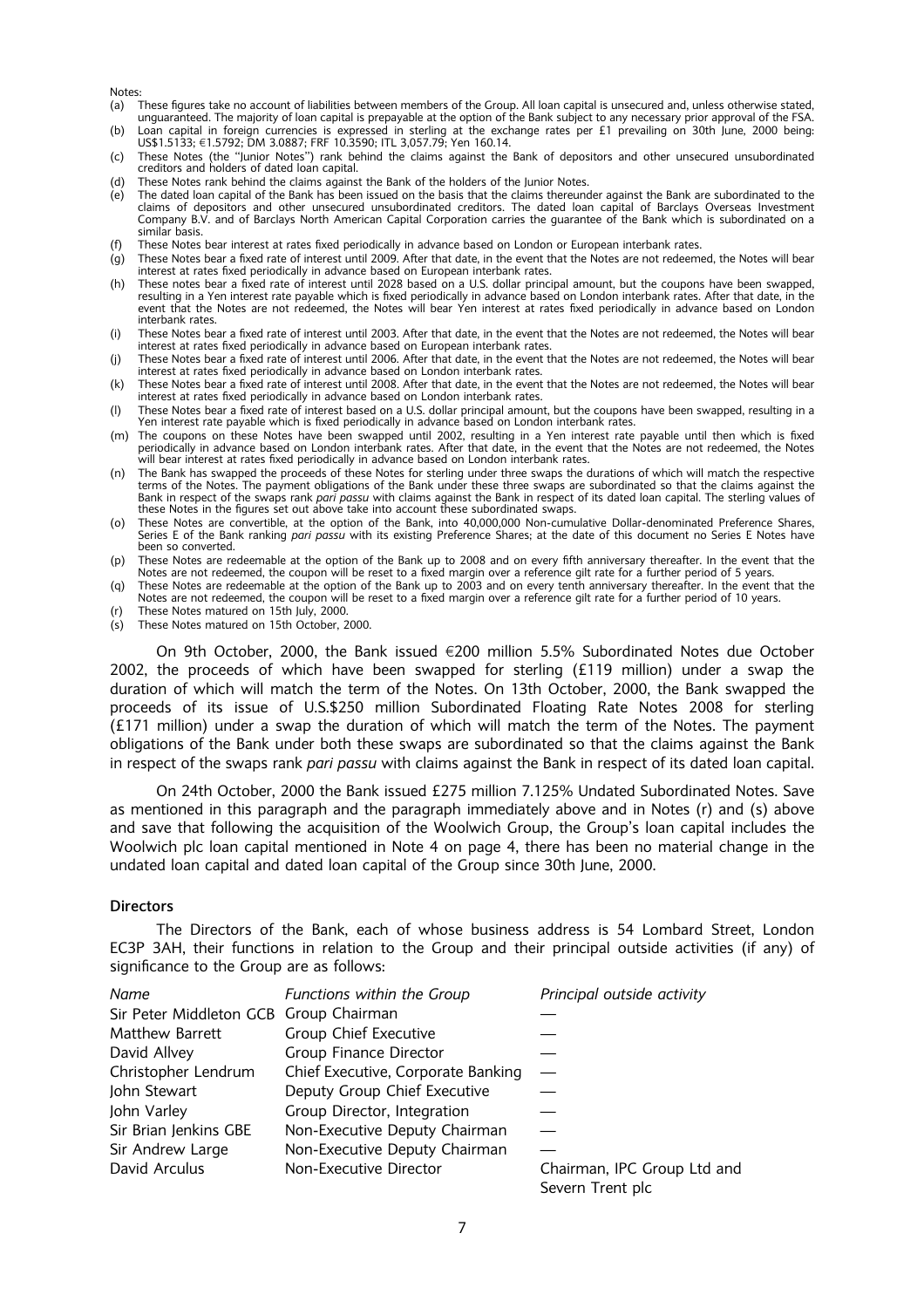| Name               | Functions within the Group | Principal outside activity             |
|--------------------|----------------------------|----------------------------------------|
| Mary Baker         | Non-Executive Director     |                                        |
| Hilary Cropper CBE | Non-Executive Director     | Chairman, F.I. Group PLC               |
| Peter Jarvis CBE   | Non-Executive Director     | Chairman, Debenhams Plc                |
| Sir Nigel Mobbs    | Non-Executive Director     | Chairman, Slough Estates plc           |
| Sir Nigel Rudd DL  | Non-Executive Director     | Chairman, Williams Holdings PLC        |
| Stephen Russell    | Non-Executive Director     | Chief Executive, The Boots Company PLC |

# Financial Statements

The financial statements set out on this page and pages 9 and 10 have been extracted without material adjustment from the unaudited consolidated accounts of the Group for the six months ended 30th June, 2000 and from the audited consolidated accounts of the Group for the two years ended 31st December, 1999.

## Consolidated Profit and Loss Accounts

|                                                                                                                                                        | Half-year ended                       | Year ended                            |                                        |
|--------------------------------------------------------------------------------------------------------------------------------------------------------|---------------------------------------|---------------------------------------|----------------------------------------|
|                                                                                                                                                        | 30.6.00                               | 31.12.99<br>31.12.98                  |                                        |
|                                                                                                                                                        | (unaudited)                           | (audited)                             |                                        |
|                                                                                                                                                        | £m                                    | £m                                    | £т                                     |
| Interest receivable:<br>Interest receivable and similar income arising from debt securities<br>Other interest receivable and similar income            |                                       | 1,397<br>7,923                        | 1,419<br>8,493                         |
| Profit on redemption/repurchase of loan capital                                                                                                        | 5,491<br>(3,022)<br>2                 | 9,320<br>(4,696)<br>3                 | 9,912<br>(5,604)<br>З                  |
| Less: fees and commissions payable                                                                                                                     | 2,471<br>1,769<br>(167)<br>415<br>188 | 4,627<br>3,207<br>(275)<br>561<br>244 | 4,311<br>3,008<br>(229)<br>(33)<br>324 |
|                                                                                                                                                        | 4,676                                 | 8,364                                 | 7,381                                  |
| Administration expenses - staff costs                                                                                                                  | 1,606<br>902<br>129                   | 3,057<br>1,807<br>280                 | 2,811<br>1,829<br>275                  |
|                                                                                                                                                        | 2,637                                 | 5,144                                 | 4,915                                  |
|                                                                                                                                                        | 2,039                                 | 3,220                                 | 2,466                                  |
| Provisions for bad and doubtful debts<br>Provisions for contingent liabilities and commitments                                                         | 376<br>(1)                            | 621<br>1                              | 492<br>76                              |
|                                                                                                                                                        | 375                                   | 622                                   | 568                                    |
| Loss on sale or restructuring of BZW<br>Profit/(Loss) on disposal of other Group undertakings<br>Write-down of fixed asset investments                 | 1,664<br>178                          | 2,598<br>(30)<br>(108)                | 1,898<br>(3)<br>4<br>(4)               |
| Profit on ordinary activities before tax (Note 1)                                                                                                      | 1,842<br>488                          | 2,460<br>649                          | 1,895<br>533                           |
|                                                                                                                                                        | 1,354<br>(12)                         | 1,811<br>(24)                         | 1,362<br>(20)                          |
| Profit attributable to the members of Barclays Bank PLC<br>Dividends payable to Barclays PLC<br>Dividends payable to preference shareholders and other | 1,342<br>(618)                        | 1,787<br>(1,404)                      | 1,342<br>(1,214)                       |
|                                                                                                                                                        | (22)                                  | (28)                                  | (25)                                   |
|                                                                                                                                                        | 702                                   | 355                                   | 103                                    |

\* "Interest receivable and similar income arising from debt securities" and "Other interest receivable and similar income" are not provided in interim disclosures.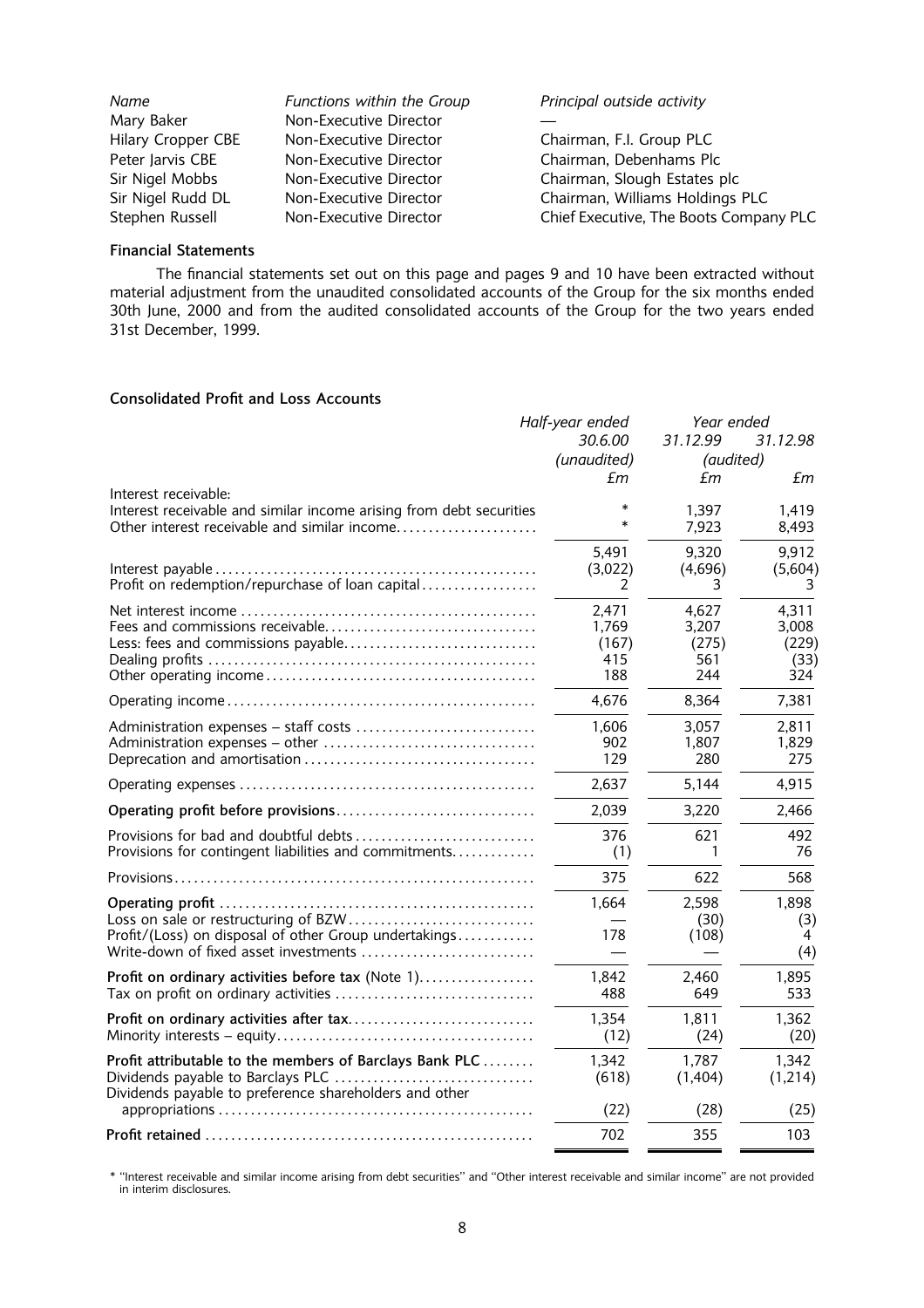# Consolidated Balance Sheets

|                                                          | Half-year ended | Year ended           |         |
|----------------------------------------------------------|-----------------|----------------------|---------|
|                                                          | 30.6.00         | 31.12.99<br>31.12.98 |         |
|                                                          | (unaudited)     | (audited)            |         |
| Assets:                                                  | £m              | £m                   | £m      |
|                                                          | 588             | 1,166                | 942     |
| Items in course of collection from other banks           | 2,660           | 2,492                | 2,475   |
|                                                          | 9,584           | 7,176                | 4,748   |
|                                                          | 9,678           | 13,071               | 20,316  |
| $-$ trading                                              | 30,607          | 29,585               | 16,296  |
|                                                          | 40,285          | 42,656               | 36,612  |
|                                                          | 99.893          | 95,006               | 81,469  |
|                                                          | 34,547          | 18,532               | 14,641  |
|                                                          | 134,440         | 113,538              | 96,110  |
|                                                          | 61,380          | 53,919               | 45,180  |
|                                                          | 9,947           | 5,604                | 4,888   |
| Interests in associated undertakings and joint ventures  | 97              | 106                  | 150     |
|                                                          | 188             | 183                  | 196     |
|                                                          | 1,731           | 1,800                | 1,939   |
|                                                          | 17,471<br>$***$ | 15,910               | 16,617  |
|                                                          |                 | 2,203                | 2,552   |
|                                                          | 278,371         | 246,753              | 212,409 |
| Retail life-fund assets attributable to policyholders    | 8,014           | 8,040                | 7.085   |
|                                                          | 286,385         | 254,793              | 219,494 |
| Liabilities:                                             |                 |                      |         |
|                                                          | 39,624          | 26,915               | 25,951  |
|                                                          | 19,908          | 17,571               | 8,469   |
|                                                          | 59,532          | 44,486               | 34,420  |
|                                                          | 112,464         | 105,027              | 96,099  |
|                                                          | 27,875          | 18,939               | 12,706  |
|                                                          | 140,339         | 123,966              | 108,805 |
|                                                          | 18,388          | 23,329               | 17,824  |
| Items in course of collection due to other banks         | 1,252           | 1,400                | 1,279   |
| Other liabilities***                                     | 43.815          | 35,119               | 33,350  |
|                                                          | ***             | 3,290                | 3,074   |
| Provisions for liabilities and charges - deferred tax*** | ***             | 596                  | 702     |
| Provisions for liabilities and charges - other***        | ***             | 651                  | 651     |
|                                                          | 295             | 484                  | 414     |
| Subordinated liabilities:                                |                 |                      |         |
| Undated loan capital: convertible to preference shares   | 330             | 309                  | 301     |
|                                                          | 1,475           | 1,440                | 1,441   |
|                                                          | 2,943           | 2,848                | 1,992   |
|                                                          | 268,369         | 237,918              | 204,253 |
| Minority interests and shareholders' funds:              |                 |                      |         |
|                                                          | 86              | 82                   | 51      |
|                                                          | 2,090           | 2,088                | 2,076   |
|                                                          | 539             |                      |         |
|                                                          | 7,147           | 6,395                | 5,766   |
|                                                          | 140             | 270                  | 263     |
| Shareholders' funds – equity and non-equity              | 9,916           | 8,753                | 8,105   |
|                                                          | 10,002          | 8,835                | 8,156   |
|                                                          | 278,871         | 246,753              | 212,409 |
| Retail life-fund liabilities to policyholders            | 8,014           | 8,040                | 7,085   |
| Total liabilities and shareholders' funds                | 286,385         | 254,793              | 219,494 |
|                                                          |                 |                      |         |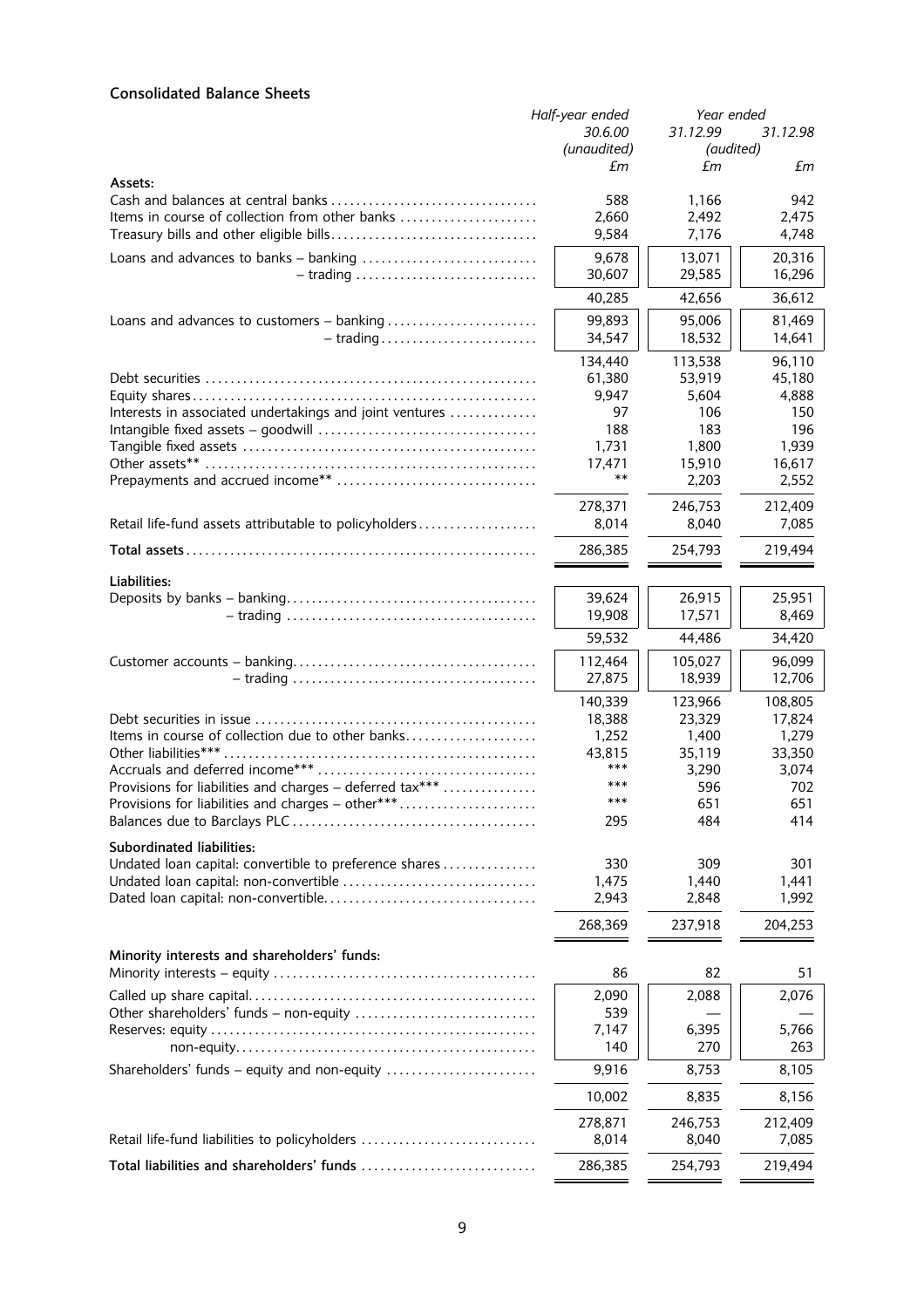- \*\* "Prepayments and accrued income" are combined with "Other assets" in interim disclosure.
- \*\*\* "Accruals and deferred income", "Provisions for liabilities and charges deferred tax" and "Provisions for liabilities and charges –<br>other" are combined with "Other liabilities" in interim disclosure.

Note 1

Changes to the Group's accounting policies have occurred following the adoption in 2000 of Financial Reporting Standard 15 "Tangible<br>Fixed Assets'' (FRS 15) and Financial Reporting Standard 16 "Current Tax" (FRS 16).

The Group has applied the transitional rules available under FRS 15. The revalued book amounts of fixed assets will be retained without<br>subsequent revaluation subject to the requirement to test for impairment. This change shareholders' funds.

In accordance with FRS 16 incoming dividends, interest and other income now exclude taxes, such as attributable tax credits, not payable wholly on behalf of the Group. This change in policy has resulted in a reduction in profit before tax for 1999 of £5 million of which<br>£3 million occurred in the first six months with a commensurate reduction in the tax cha change in policy.

The audited figures for the two years ended 31st December, 1999 have not been restated to reflect the impact of FRS 16.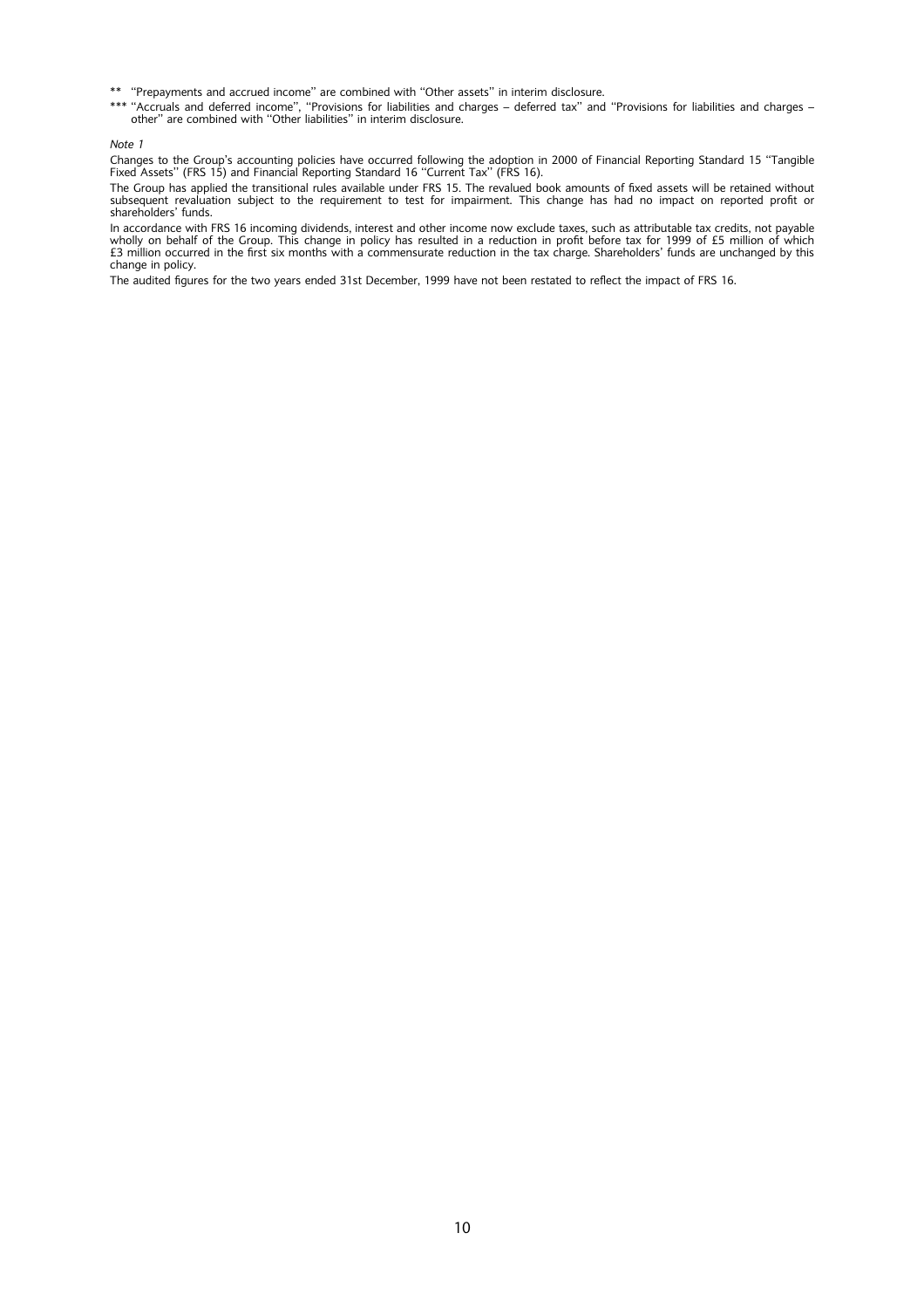# GENERAL INFORMATION

1. Save as otherwise disclosed herein, there has been no significant change in the financial or trading position of the Issuer or the Group since 30th June, 2000 and there has been no material adverse change in the financial position or prospects of the Issuer or the Group since 31st December, 1999.

2. No member of the Group is or has been involved in any legal or arbitration proceedings which may have, or have had during the twelve months preceding the date of this document, a significant effect on the Group's financial position nor, so far as the Issuer is aware, are any such proceedings pending or threatened.

3. The annual consolidated accounts of the Issuer and its subsidiaries for each of the two years ended 31st December, 1999 have been audited by PricewaterhouseCoopers, chartered accountants and registered auditors, 32 London Bridge Street, London SE1 9SY. The annual consolidated accounts of the Issuer and its subsidiaries for the year ended 31st December, 1997 were audited by Price Waterhouse, 32 London Bridge Street, London SE1 9SY.

The financial statements contained in this document in relation to the Group do not comprise statutory accounts within the meaning of Section 240 of the Companies Act 1985. The statutory accounts of the Bank for the three years ended 31st December, 1997, 1998 and 1999, which contain unqualified audit reports without any statement under Section 237(2) or (3) of that Act, have been delivered to the Registrar of Companies in England and Wales in accordance with Section 242 of the Act.

4. Copies of the following documents may be inspected during usual business hours on any weekday (Saturdays and public holidays excepted) at the registered office of the Issuer, currently 54 Lombard Street, London EC3P 3AH and at the specified office of each Paying Agent in the United Kingdom in each case for a period of 14 days from the date of this document and throughout the life of the Programme:

- (i) the Memorandum and Articles of Association of the Issuer;
- (ii) the Annual Report and Accounts of the Issuer for the financial years ended 31st December, 1998 and 1999, respectively, and the Interim Report of Barclays PLC for the six months ended 30th June, 2000, together with any subsequently published year end and interim financial statements;
- (iii) the Distribution Agreement;
- (iv) the Trust Deed;
- (v) the Agency Agreement;
- (vi) the current listing particulars in respect of the Programme;
- (vii) any supplementary listing particulars published since the most recent listing particulars were published;
- (viii) each Pricing Supplement issued in respect of listed Notes since the most recent listing particulars were published; and
- (ix) in the case of a syndicated issue of listed Notes, the syndication agreement (or equivalent document).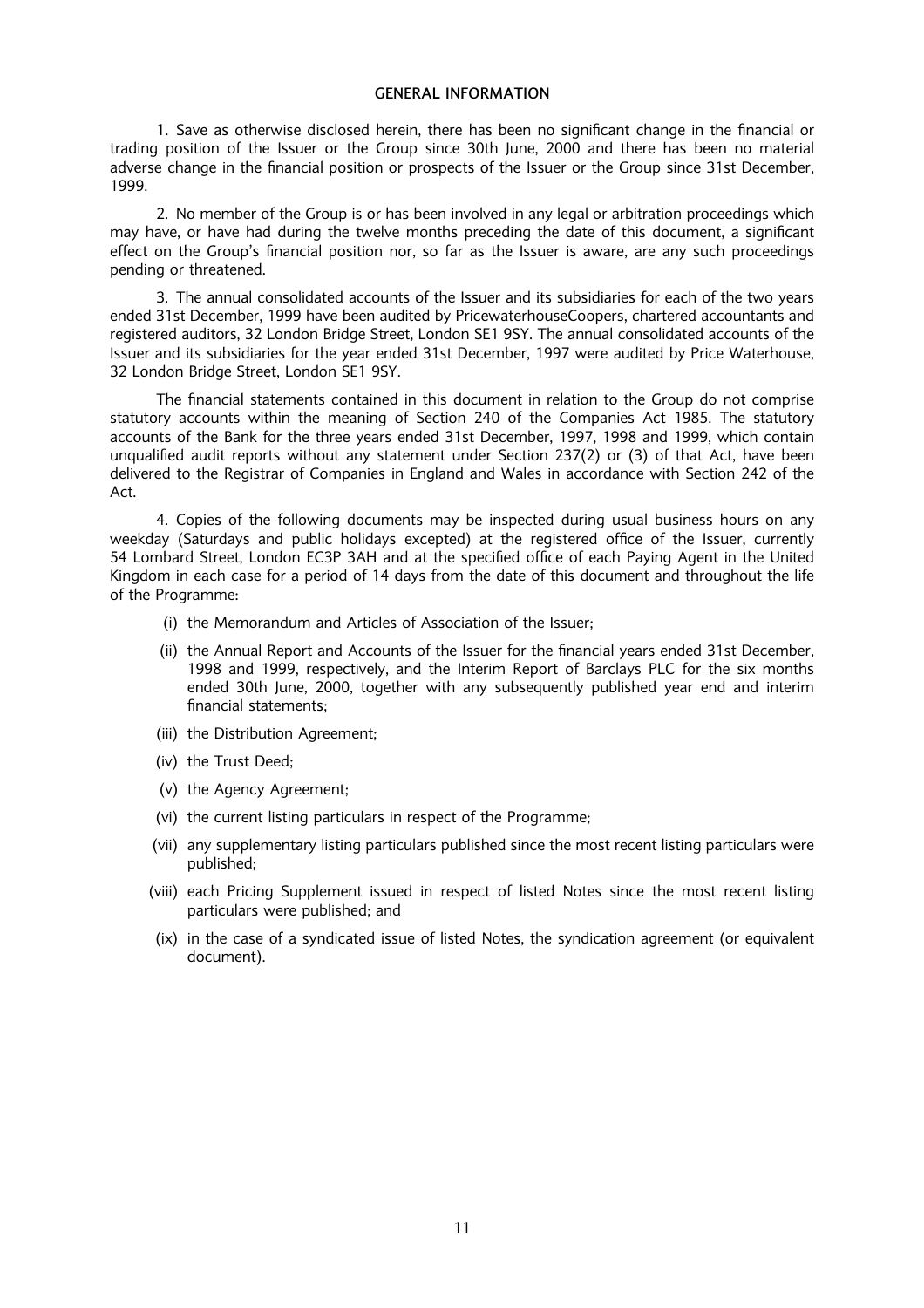# SECRETARY AND REGISTERED OFFICE

The Bank/Issuer H. B. Trust 54 Lombard Street London EC3P 3AH

# TRUSTEE FOR THE NOTEHOLDERS

Royal & Sun Alliance Trust Company Limited Phoenix House 18 King William Street London EC4N 7HE

# AUDITORS

To the Bank/Issuer PricewaterhouseCoopers Chartered Accountants and Registered Auditors Southwark Towers 32 London Bridge Street London SE1 9SY

# LEGAL ADVISERS

Lovells 65 Holborn Viaduct London EC1A 2DY

To the Issuer: To the Dealers: Linklaters Linklaters & Alliance One Silk Street London EC2Y 8HQ

> To the Trustee: Allen & Overy One New Change London EC4M 9QQ

# ARRANGER AND LISTING AGENT

Barclays Bank PLC 5 The North Colonnade Canary Wharf London E14 4BB

# PRINCIPAL PAYING AGENT AND AGENT BANK

The Bank of New York One Canada Square London E14 5AL